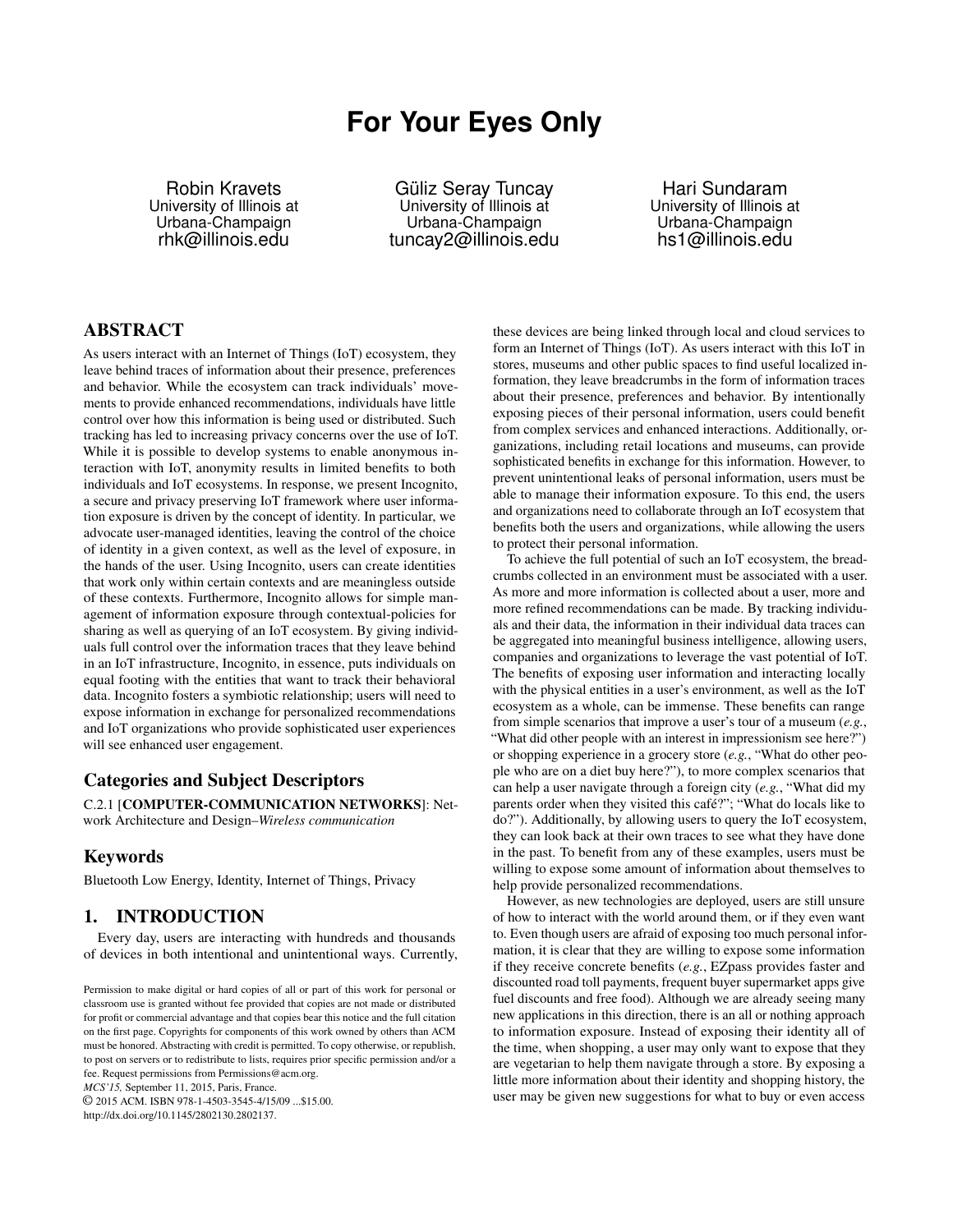to special sales. However, a user may not want to expose all of their personal information in a given context. They may even want to go so far as to interact anonymously.

Contemporary culture, with dystopian visions of a future where individuals seamlessly interact with the physical world around them (*e.g.*, the film "Minority Report") mirrors individual's fears of information exposure. In a typical scenario, powerful corporations and government agencies track individuals as they interact with their environment. Although these visions of the future are very off-putting to many users, they are not so far from the current capabilities of data aggregators. Indeed these capabilities, including the user's security concerns have started to raise concerns about IoT with policy makers [\[1,](#page-7-0) [2\]](#page-7-1).

These concerns about unauthorized information exposure are in part related to the current web-advertising framework where advertising networks use third-party cookies to track an individual's web-browsing [\[3\]](#page-7-2). At any given time, there are several hundred entities tracking any individual's behavior over the web. This behavioral information is aggregated and traded over real-time exchanges. Additionally, these data aggregates can be used for unexpected purposes other than for advertising, for example, to deny someone credit [\[4\]](#page-7-3). While many websites let visitors know that they use third-party cookies, individuals have very little idea about the extent of information that is gathered about them by third-party tracking entities and are unable to query entities about what is stored about them. Finally, user queries to determine what information has been gathered about them and sharing of such information is similarly infeasible. In the context of IoT, if the control of a user's data is entirely left to external organizations, users will remain skeptical and likely forgo the use of any IoT ecosystem, limiting the benefits to all parties involved.

In response, we envision a radically different future where individuals are in full control of their information exposure, including traces that they leave behind with any part of the IoT ecosystem. In particular, in exchange for intentional exposure of limited information, individuals can access unique, complex services, beyond product recommendations or advertisements. However, currently, there is no simple way for a user to manage their exposure and how the exposed information is re-used.

In this paper, we present the design of Incognito, a framework where user information exposure is driven by the concept of identity. When interacting with the IoT ecosystem using Incognito, individuals, not the ecosystem, are in control of the "identity" they expose. By giving individuals full control over the information traces that they leave behind in an IoT infrastructure, Incognito, in essence, puts individuals on equal footing with the entities that want to track their behavioral data. While identity is currently being addressed in IoT systems, the main focus is the identity of the things [\[5\]](#page-7-4), not of the users.

To enable flexible management of user information, Incognito allows each user to generate multiple identities or pseudonyms, based on their context—location, domains, personal state, and time that we term *contextual identity*. (cid) [1](#page-1-0) . For example, the user could have one identity for each store they visit, or a new identity for each time they visit a store. The user can then limit information exposure and aggregation by managing access to their breadcrumbs on a peridentity basis. Additionally, if they want to disconnect from one of their identities, they simply stop using it and create a new identity, thus enabling a limited form of "digital forgetting."

Essentially, each user controls how much information is passed on, and so potentially stored and used for recommendations, by

the ecosystem by setting location- and app-specific identities inside Incognito. Incognito manages all communication with the IoT ecosystem, eliminating information leaks to the apps running on a user's mobile device. Furthermore, with Incognito, an individual's data stored in the IoT ecosystem is available to that person via an authenticated query, as well as to friends to whom the individual has granted access. Given the increasing concern over the use by advertisers of third-party cookies to track individuals' web-browsing [\[3\]](#page-7-2), we believe that putting control of a user's information exposure in the hands of the user is critical to widespread adoption of IoT by the public.

## 2. BUILDING AN IOT ECOSYSTEM

The success of an IoT ecosystem depends on the services it provides and the interactions it has with the users. To understand the challenges associated with designing and deploying an IoT ecosystem, we assume that a user moves through environments carrying a smartphone that interacts with the IoT ecosystem, via Wi-Fi, and periodically advertises their presence, via Bluetooth Low Energy (BLE). In return for exposing some level of personal data, the ecosystem provides the user with location- and context-specific information that will enhance the user's experience. While we discuss the core system design challenges and design principles in this section, it is important to remember that any solution must be simple for the user. Complex systems are difficult for users to understand and manage and they might frequently interrupt the user so much that they decide to stop using the services the environment provides.

#### 2.1 Context Discovery

To bootstrap the interactions between the user and the ecosystem, the user, or more specifically their device, needs to be able to determine what environment or context they are currently in. For example, consider our user Alex, who walks into a café. To discover the associated context beyond GPS- and map-based correlations, previous work has suggested using ambience features such as light and audio as well as acceleration to characterize user's movement in that context [\[6\]](#page-7-5). In SurroundSense [\[7\]](#page-7-6), the authors implement ambience fingerprinting (*e.g.*,fingerprinting light, audio, acceleration, Wi-Fi etc.) to achieve logical localization (*i.e.*, determining context). Context discovery can also be achieved without performing ambience fingerprinting, where crowdsourcing is used for the extraction of semantic location from sensor data (*e.g.*, audio, image), without any need for fingerprinting [\[8\]](#page-7-7). However, this type of approach relies on heavy computer vision techniques (*e.g.*, scene classification, optical-character-recognition, object recognition), as well as heavy natural language processing (*e.g.*, speech recognition, sound classification). Although context discovery is a key component to enabling context-based IoT successful, this is not the focus of this paper. For the rest of this paper, we assume that there exists a context/environment discovery mechanism and the IoT app on Alex's smartphone can determine that she just entered a new environment, the CoffeeShop. Additionally, we assume that the user has access to a service that maps the location to an authoritative server for that location/environment.

## 2.2 User Identity

As users interact with an IoT ecosystem, they must present the ecosystem with an identity, which the ecosystem uses to track the user's movement and behavior. Obviously, not every user wants to expose the same amount of information about themselves, if they want to expose anything at all. Although many identity management systems have been proposed, *we advocate user-managed identities, leaving the control of the choice of identity, as well as the level of*

<span id="page-1-0"></span><sup>&</sup>lt;sup>1</sup>In the rest of the paper, we shall use the word "identity" to refer to contextual identity and we shall use cid to make explicit this connection.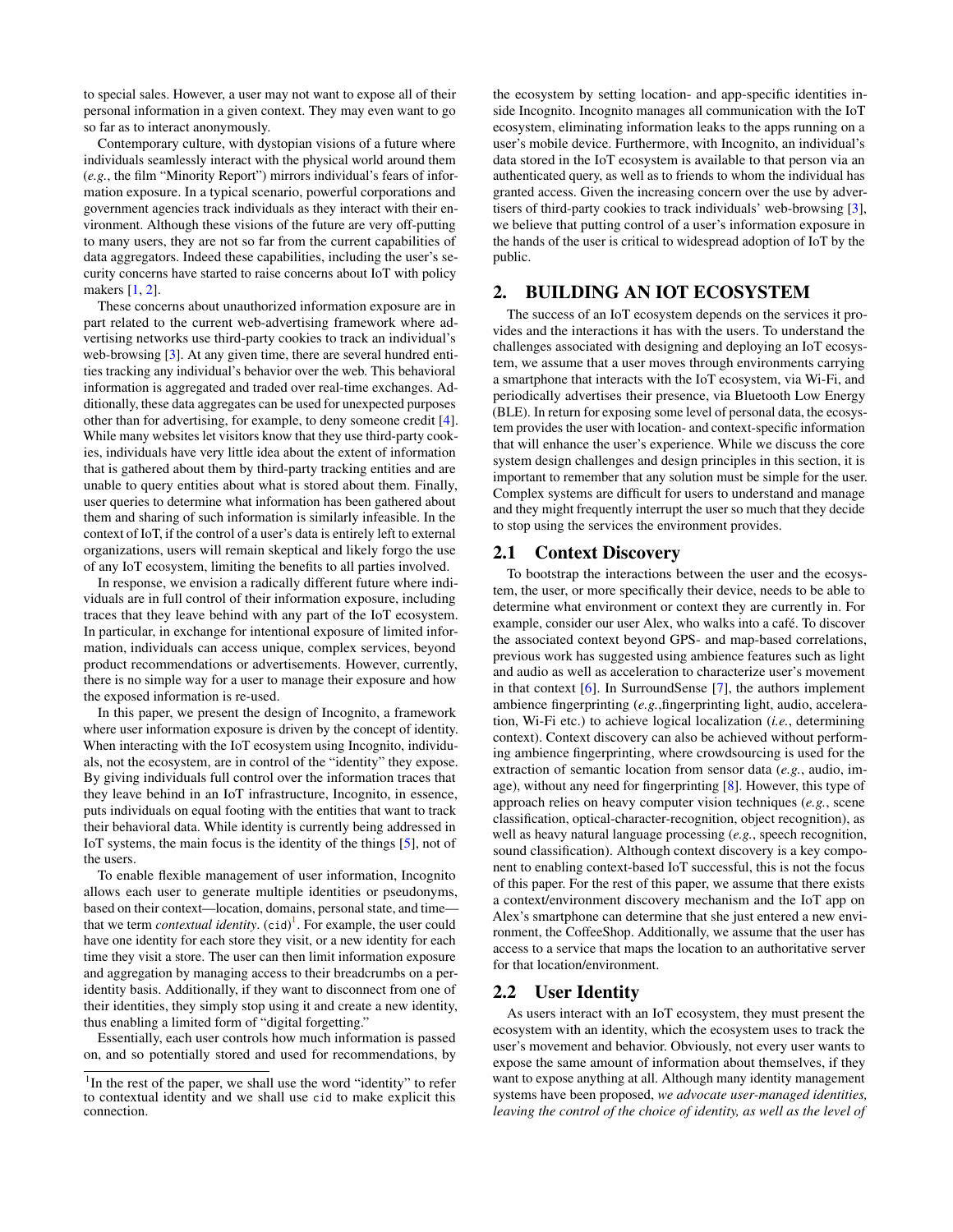*exposure, in the hands of the user*. In this context, the challenge lies in the effective choice of an identity in a given environment and the level of personal information that is exposed through the use of this identity.

The interaction between a user and an environment must be symbiotic. By tracking a user, the environment can learn patterns and behaviors to enhance its ability to perform (*i.e.*, sell more goods, attract more users). Similarly, there needs to be benefit to the user (*i.e.*, discounts, better recommendations) from exposing their personal information. Given that an IoT ecosystem can track any user that enters an environment, the choice of an identity allows the user to control their exposure in response to their expected benefits. In our café example, Alex can choose to visit the CoffeeShop without making use of the IoT services provided, visit anonymously and receive free Wi-Fi access or expose some amount of personal information in exchange for a free biscotti. In our vision, the ultimate goal of an IoT ecosystem is to allow every user to choose their identity in order to control how much information they want to expose at any given time in any given location based on their knowledge of the benefits provided by the environment.

A user can manage their information exposure by using a pool of pseudonyms, each of which can be used as an identity in a given context. The use of pseudonyms has been studied in the context of WLANs [\[9\]](#page-7-8) as well as MANETs [\[10\]](#page-7-9), and more specifically in vehicular networks [\[11\]](#page-7-10). However, in these domains, the pseudonyms are chosen to strictly provide privacy and are never reused. By allowing the reuse of pseudonyms in IoT ecosystems, a user can intentionally expand their exposure and use the same identity in multiple environments. For example, as a frequent patron of the CoffeeShop, Alex would like to maintain her IoT history across all of her visits. She can do this by using the same pseudonym for every visit. Her friend Brian, on the other hand, would only like the CoffeeShop to be able to track his session today and not connect it to any other visits. Brian can maintain his level of exposure by using a new pseudonym for every visit.

#### 2.3 User Identity Use and Reuse

As a user interacts with the IoT ecosystem, their communication and devices leave traces of their interactions. If this communication is not managed correctly, even the use of pseudonyms cannot hide the user's real identity. On the ecosystem level, when a user decides to interact with the IoT ecosystem, the user must register their presence for this visit (or session) with the environments's IoT cloud services. After registration, the user can interact with IoT beacons placed around the environment. IoT beacons can be simple devices that advertise some location-based information or more complex devices that interact directly with the IoT app on the user's smartphone.

Simple communication between the user's smartphone and the IoT environment has the potential to expose the user's identity, and so other personal information. At the lowest level, user identity information can be tied to a user's device identity (*e.g.*, MAC address). Essentially, user's interaction with the IoT devices can be traced back to the user simply by tracking their device. Similarly, other credentials transmitted during communication can be spoofed and replayed by malicious users/nodes [\[12\]](#page-7-11). By aggregating all information at a higher level, a large amount of information about a user can be tracked. For example, a system administrator can easily associate IP addresses to MAC address in WLANs [\[13\]](#page-7-12), tying a user's interaction with Internet services to their device and identity. This can also be achieved in the context of IoT, by associating access to beacon-advertised websites (*e.g.*, by UriBeacons [\[14\]](#page-7-13)) to the user's MAC address. In other words, whenever a user clicks on a link that was advertised by a specific beacon, it creates an opportunity for the server to associate the user's MAC address to the IP address from which the website was accessed. Even IEEE 802.11 has many implicit identifiers in the "supposedly" secure messages [\[15\]](#page-7-14). Even though the design of an ecosystem may look correct on the outside, it is very important to understand the underlying technology that is being used and the effect on exposure.

Although an IoT ecosystem needs to be designed to enable the user to limit how much information is exposed, it is also important to allow the user to expose more information if they believe there is more benefit to them for doing so. Essentially, the user should be able to control the scope at which their information can be accessed and aggregated. In the context of IoT, there are two interesting scopes: exposure across multiple locations of the same organization and exposure across multiple organizations. Within the same organization, the user should be able to control the level of sharing. For example, the next day, Alex visits a different CoffeeShop location. For this visit, she wants to have the option of keeping her session traces local to this CoffeShop location or linking it to her visits to all CoffeeShop locations. Again, it should be up to the user to manage the scope of exposure of their data. A user should also be able to control cross-environment exposure. Consider that Alex visits CafeAuLait. Although not the same organization as the CoffeeShop, Alex would like to link all of her IoT sessions for all visits to cafés. This collaboration can also enable new business agreements between different organizations [\[16\]](#page-7-15).

#### 2.4 Sharing/Querying

Since the ecosystem is collecting all of this information about a user, it could be beneficial to the user to be able to access their own data. Additionally, to support social networking-based recommendation systems, users should be able to share their own data without exposing any information about who they are sharing it with. In our café example, Alex's friend Brian is interested in what food and drink Alex liked at the CoffeeShop. Alex would like to share her IoT traces with Brian in a secure way. A user should be able to share their data if they decide they trust the other user. However, it is beyond the scope of our work to deal with situations where the friend becomes malicious and no longer trustworthy.

#### 2.5 Secure Validation and Privacy

Finally, all of the communication between the user and the IoT ecosystem must stand up to some level of security and provide privacy for the user. The specific requirements will depend on the design of the ecosystem. However, given that the user is broadcasting their presence, we believe one of the most important security components for IoT lies in validating the user. Consider Chris, another customer at the CoffeeShop, who tries to impersonate Alex and add incorrect information into the CoffeeShop's IoT ecosystem. This may be possible if Chris can steal Alex's identity information during broadcasts and replay this information. The design of the ecosystem must ensure that a user cannot be unknowingly replicated. Elliptic curve cryptography (ECC) based approaches have been proposed for identity authentication in RFID systems [\[17\]](#page-7-16), as well as for the more general Internet of Things [\[12,](#page-7-11) [18\]](#page-7-17). However, it might not be ideal to run these complex cryptographic functions on resource-constrained IoT devices.

#### 3. IOT ECOSYSTEM ARCHITECTURE

Our main goal is to enable users to manage their experience with the IoT ecosystem by controlling the amount of information they expose to the ecosystem in each environment. In this context, we propose Incognito, a privacy-preserving IoT ecosystem architecture that allows a user to share any desired part of their identity within a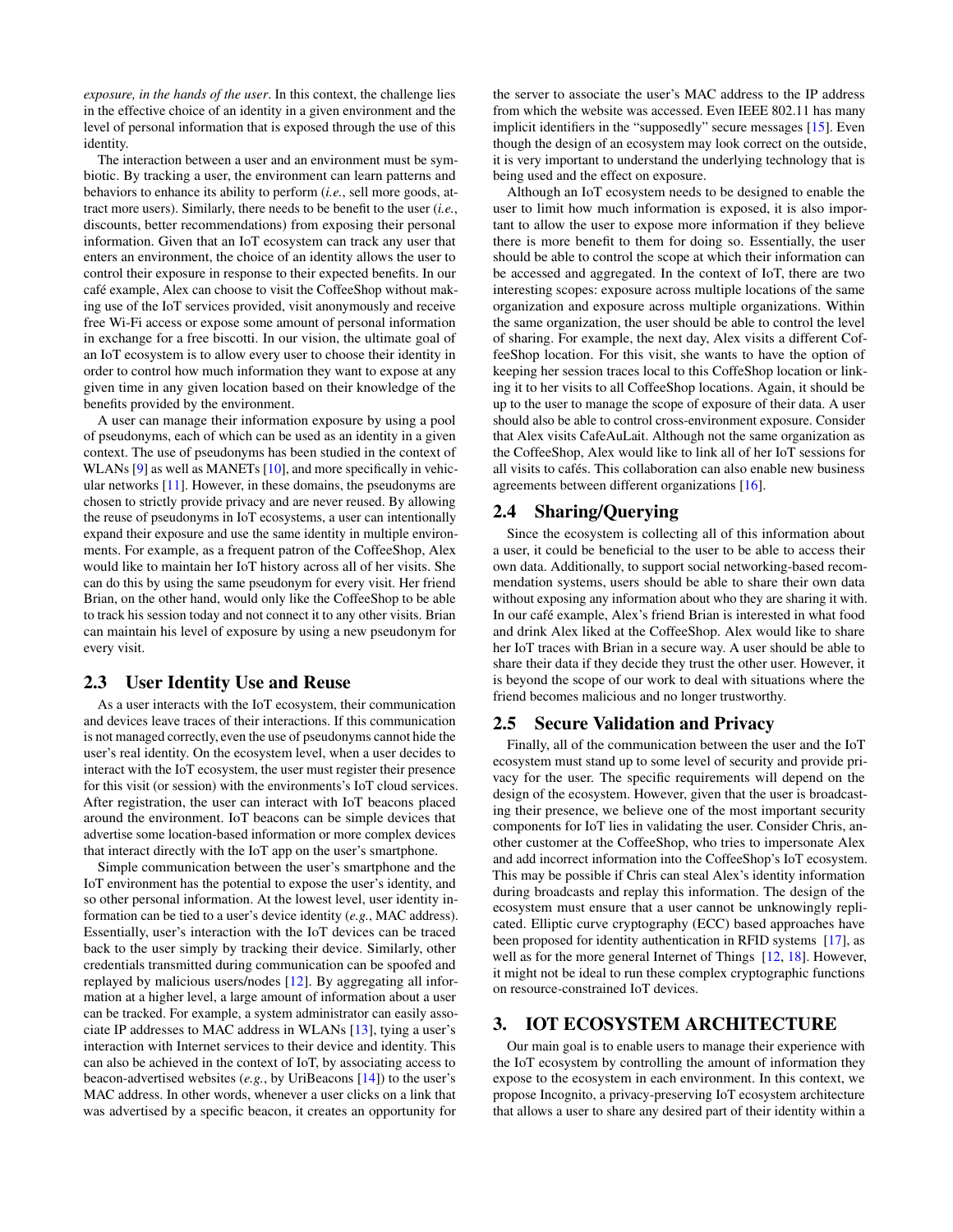

<span id="page-3-0"></span>Figure 1: Interacting with BLE-based IoT infrastructure. BLE Beacons advertise with ADV\_IND (connectable) or ADV\_NONCONN\_IND (non-connectable) broadcast messages. Receivers of ADV\_IND messages respond to the sender with SCAN\_REQ, and beacon responds with SCAN\_RSP to the sender. Users can choose to switch to non-connectable beaconing (*i.e.*, personal beaconing) to show their presence.

specific environment. Incognito allows uses to select specific identities in a given context and provides privacy-preserving mechanisms for interacting with the ecosystem.

#### 3.1 User and Infrastructure Devices

With Incognito, there are devices that belong to each environment and devices that belong to the users. A user carries a smartphone, enabled with Wi-Fi, Bluetooth Low Energy (BLE) and other data services. The Wi-Fi or cellular data is used to register with the authoritative server in the environment.

As the user moves through the environment, they listen to beacons broadcasting information about the environment. These devices can range from small tags emitting simple beacons via BLE that users can scan to more complex servers that the users interact with via Wi-Fi or LTE in the environment's cloud. For this paper, we focus on traditional WiFi communication with the ecosystem and BLE beacons broadcasting in one of two modes, passive scan or active scan (see Figure [1\)](#page-3-0). BLE beaconing is used by both beacons in the environment to advertise localized information and by users to advertise their presence.

Environment beacons can use either mode. In passive scanning mode, the BLE advertising node periodically sends a beacon (or advertising message ADV\_NONCONN\_IND), which can contain up to 31B of user data. An example of this type of passive beacon is the UriBeacon, which broadcasts a URI that the user can follow to get more information. Although 31B may be sufficient for some applications, many applications may need to send more data. To support this, advertising nodes can use active scanning mode and send active beacon messages (ADV\_IND). Any device receiving a active beacon responds immediately with a scan request message (SCAN\_REQ) and the advertising node finishes the data exchange with a scan response message (SCAN\_RSP), again with a maximum of 31B of application data. Given the information in the beacon messages, the user can contact the environment's server for more information.

We expect users to advertise their presence using passive beacons. In this case, the 31B beacon is sufficient. The environment listens for these user beacons and collects traces about the movement of the user.

#### 3.2 Environments

An environment in our ecosystem encompasses the space and devices used by an organization (*e.g.*, store, museum, park). Although an organization may maintain multiple spaces (*e.g.*, multiple stores

of the same company, or multiple parks in a city), these environments can share user IoT information within their own cloud. For example, Company X in Figure [2](#page-4-0) has two stores that share the same cloud. However, company X and company Y cannot share information about a user if they use different identities in the different stores (see discussion of *cid* below).

Since the number of users in an environment will change dynamically, along with their locations and interests, the environment should be able to adapt the information within its beacons. Given the limited amount of space in any beacon message, the dynamic information should be simple, most likely using only a few bytes. For example, the message could include statistics of interaction with that item, as well as a short category id. The statistics of the interaction as well as the category id could let the users know whether they should follow the information (*e.g.*, the URI) of the beacon. The presence of this limited information could potentially lead to more efficient apps on the user's smartphone (*i.e.*, not having to look up the URI if the category is not of interest).

#### <span id="page-3-1"></span>3.3 Users

The users in our ecosystem move through different environments, advertising their presence as needed via a BLE beacon and interacting with the devices in the current environment. Similar to the environment, the user can also advertise meta-data to the environment based on context. For example, an individual who has just come into the grocery store after a yoga session, can include the keywords {yoga, tired} in their message and the environment could then respond to the beacons by showing statistics of items bought by other individuals sharing the same context. The environment could also put items not of interest to this individual in low-power mode if there is no other nearby foot traffic.

To limit their exposure in any given environment, each user can manage the "identity" that they expose at a given time and place, interacting with the environment using a context-based identifier (cid). Each user maintains their list of existing cids and preferences in different environments on their device or in their own personal cloud. The lifetime and reuse of a cid determines how much information a given environment can track about each user, as well as limit the ability of different environments collaborating to share one user's data. This use of a cid leaves the management of information exposure in the hands of each user via the following options:

Anonymous: Random cid every  $x$  sec: The environment can only track a user for  $x$  sec, after which the user appears as someone new.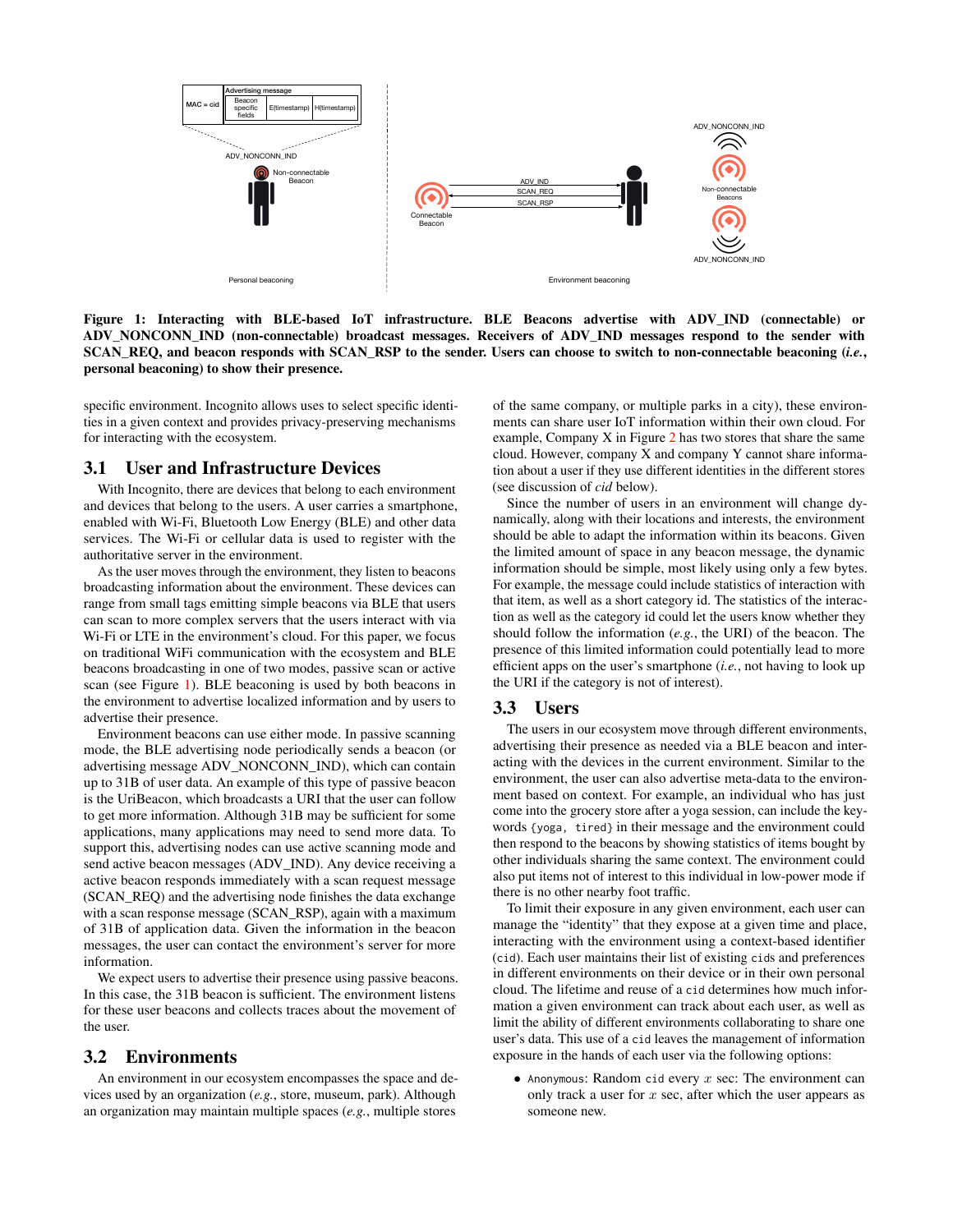

<span id="page-4-0"></span>Figure 2: Privacy preserving IoT ecosystem. A single user can use different pseudonyms for different contexts. If the two stores belong to the same company, the user can create a single pseudonym to use in both stores. If both companies belong to the same category, the user can set their cid for X and Y to be the same, creating the information link indicated by the dashed link.

- Local-One-Time: Random cid per session: The environment can track the user for the whole time they are present. However, they cannot find a connection between multiple sessions from the same user in the same environment over time.
- Local: Random cid per environment: The environment can track a user's visits over time, but cannot find a connection to the same user in a different environment.
- Cross-Domain: Random cid per environment class: Multiple environments of the same type can track and share user information within that environment class.
- Global: Global cid: A user exposes their main identity all of the time.

The simple use of BLE to broadcast the user's cid in an environment, as well as interact with some of the BLE beacons, would ultimately leak the user's presence everywhere in the world. To prevent this, BLE allows a device to rotate through random MAC addresses at varying timescales. Although our approach works with these random MAC addresses, the payload of a BLE beacon message is quite small and the cid could take up a significant part of it.

Instead, Incognito sets the BLE MAC address to the cid, eliminating the need for the cid to be in the beacon message body. Additionally, if the user's device interacts with a BLE device in the environment, the messages will contain the user's device's MAC address. If a random MAC address is used, the user's presence is hidden from the environment and so would not allow the environment to track the user. Instead, if the MAC address is set to the user's cid, the environment can track who is interacting with their devices.

It is important to note that a user can be tracked by their Wi-Fi MAC address as well. Although BLE and Wi-Fi share the same frequency space, there is no overlap in functionality. Therefore, Incognito sets Wi-Fi and BLE devices to use the same MAC address to provide identity support across both technologies. Although there is no physical reason why both BLE and Wi-Fi can't use the same MAC address, it will likely require some modifications to the user's devices.

#### 3.4 User-Managed Information Sharing

There are three levels of information sharing in our ecosystem: user-environment; user-user; and environment-environment, as can be seen in Figure [3.](#page-6-0)

#### *3.4.1 User-to-Environment Sharing*

To enable user-environment information sharing, a user exposes their cid to an organization, which can then track the user. Since the user is managing the identities, it is up to the user to provide the capability of authenticating their cid. A user could use a (PublicKey, PrivateKey) pair for all interactions. However, the use of the same PrivateKey across all cids would allow the ecosystem to link all of the cids from the same user. Instead, for each cid<sub>i</sub>, the user creates a public-private key pair: (PublicKeyi, PrivateKeyi).

Each time a user enters a new environment, the user communicates over a secure channel to register with the organization (see Figure [3\)](#page-6-0). Registration includes the following tuple:  $(cid_i, PublicKey_i,$ PrivateKeyEncrypt<sub>i</sub>(cid<sub>i</sub>)). As the user moves around the environment, it interacts with the devices in the environment.

To advertise their presence, the user broadcasts their cid over BLE. If the cid is broadcast by itself, a malicious user could listen to a user's broadcast cid and replay it anywhere, essentially impersonating the user. To prevent this replay attack, the broadcast includes the following: (cid<sub>i</sub>, Hash(TimeStamp), PrivateKeyEncrypt<sub>i</sub>(TimeStamp)). Since only the user can encrypt the timestamp with their private key, other users cannot impersonate them. Additionally, by using an increasing timestamp, a broadcast can only be used once. The hash of the timestamp is only used to reduce the amount of data needed in the broadcast message.

Once the environment decrypts the TimeStamp, it can compare the hash of the decrypted TimeStamp with the hash in the message. We show the updated content of user's advertising messages in Figure [1.](#page-3-0) Although a shared key could be created for a cid, the use of a public/private key pair allows the user to reuse the cid, and so the associated public key, in multiple contexts without exposing the private key.

#### *3.4.2 User-to-User Sharing*

To enable user-user sharing and allow trusted friends access to their data, a user can share their cid<sub>i</sub> for a specific environment. The friend can then use the shared cid to query the environment without exposing their own identity. To achieve this, the initial user communicates the following over a secure channel: (cid<sub>i</sub>, PrivateKeyEncrypt<sub>i</sub>(cid<sub>i</sub>)). The friend includes this information in the query. The environment can validate the query by decrypting with PublicKey<sub>i</sub> and comparing the sent cid<sub>i</sub> to the stored cid<sub>i</sub>. This simple interaction prevents random users from querying the environment's database.

To include limited access for the friend, the initial user would send the following over the secure channel:  $(cid_i, PrivateKeyEnergy_i(cid_i,$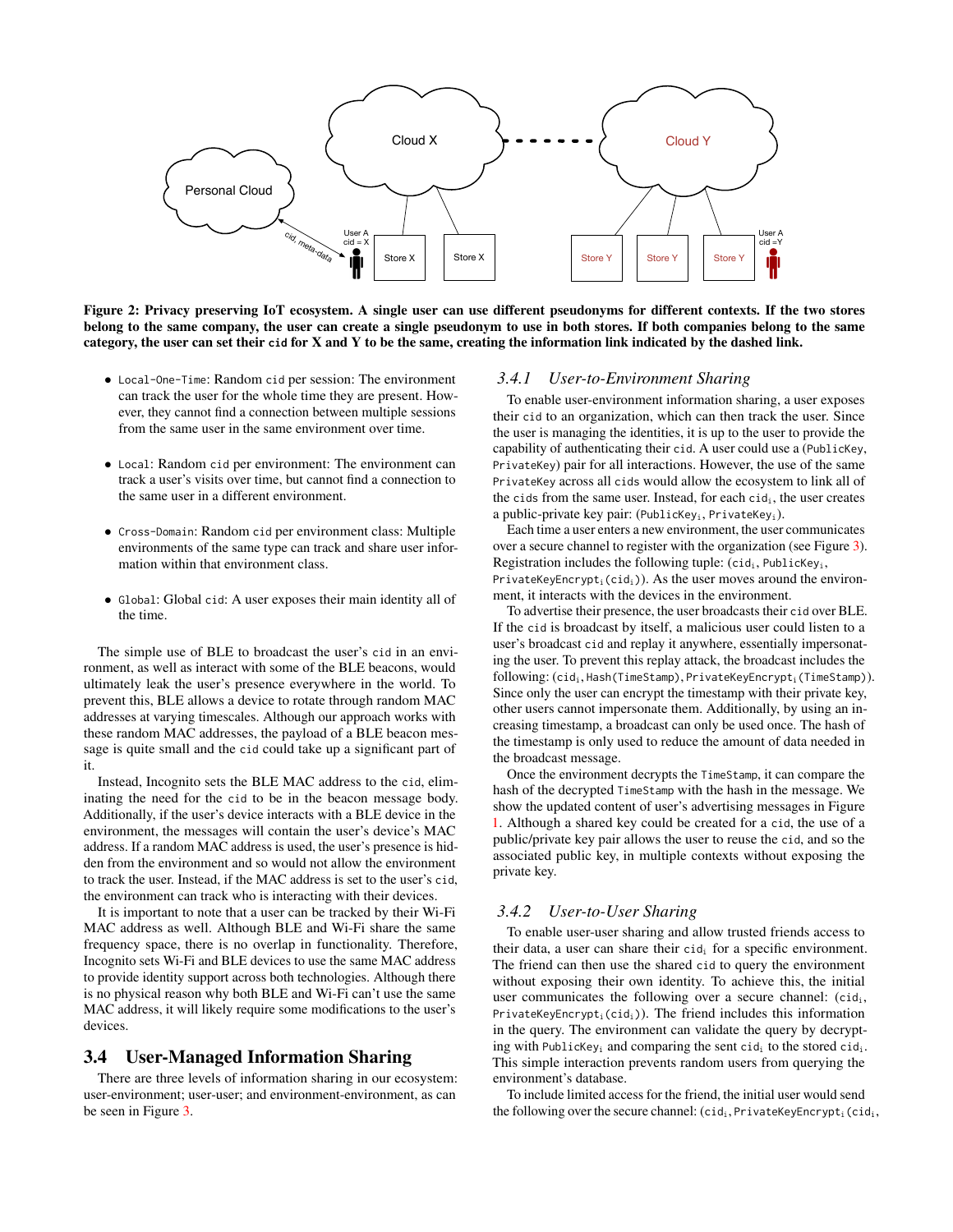access\_id, access\_param)). The access\_id can be used to control access for a particular transaction based on the access\_param, which, for example, could be once, for the next  $x$  seconds or unlimited. For this to work, the environment would need to keep all access\_ids forever. Notice that using the same protocol, an individual can query the IoT infrastructure to obtain the data that the infrastructure has stored about themselves.

#### *3.4.3 Environment-to-Environment Sharing*

To allow the user to control exposure from environment-environment sharing, they can select the appropriate cid in the given environments. By using different cids, the environments cannot connect the user across environments, as can be seen in Figure [2.](#page-4-0) However, if the user decides to use a environment-class-based cid, the user is allowing all environments in that class to share their information.

#### 4. IMPLEMENTATION CHALLENGES

Current mobile platforms (e.g., Android, iOS) and the BLE protocol itself pose challenges that need to be handled in order to implement Incognito and our proposed IoT ecosystem architecture.

There are currently a limited number of devices that are equipped with the full functionality of BLE. Essentially, only a few smart devices can operate in broadcast mode (i.e., capable of beaconing). Additionally, it is not possible to change the MAC address on BLE-enabled smart devices, even if the devices are rooted. Mobile platforms do not expose the necessary APIs at the moment to achieve this even though it is part of the Bluetooth LE protocol.

Fortunately, vendors have started to include full BLE support in their devices due to the increasing popularity of Internet of Things. We expect an increase in the number of fully compliant BLE devices with the proliferation of IoT products and applications. One open question is how to manage switching between different BLE modes (*e.g.*, from broadcast to client) and how it will affect the performance of BLE discovery.

In our current prototype, we use Nexus 5 smart phones (that currently do not support broadcast and peripheral modes). For beacons, we use the nRF51822 Bluetooth Smart Beacon Kit [\[19\]](#page-7-18) produced by Nordic Semiconductor. By default, these beacons are in accordance with Apple's iBeacon format [\[20\]](#page-7-19). The Nordic SDK supports all the possible BLE modes for their beacons, as well as other devices Nordic BLE devices. Additionally, Nordic devices support changing the MAC addresses on the beacons manually or periodically to any valid MAC address. Since not all devices can beacon and listen at the same time, to represent a single user, we pair a Nordic beacon with a BLE-enabled smart device, creating the illusion that user's device can operate in any BLE mode and that we can change user's MAC address for broadcasts.

#### 5. USE & IMPACT

For Incognito to be successful, it must be easily integrated into a user's smartphone system and apps. If these interactions are not designed correctly, a user's personal information could be exposed to a company's app on the user's phone and so eventually the company itself. However, it is import to understand the impact of these design decisions on the potential benefits to the the users and the organizations. Therefore in this section, we discuss how Incognito integrates into a user's system, systems settings and IoT apps. Then, we discuss the possible impact of Incognito on end users, retail organizations and advertisers.

#### 5.1 Incognito on Smartphones

To support IoT apps and manage user information exposure, the user installs the Incognito system component on their smartphone. The main role of Incognito is to manage the user's cids, the associated keys and the environments they are used in. Incognito internally manages the shared meta-data and the access control rules for IoT apps that make use of Incognito and also exposes an IoT widget to help each individual set policies for interacting with the IoT ecosystem.

In Incognito, cid management is triggered by changes to context, typically changes in location. Run-time cid management is based on the user's choice of exposure level. For example, if the user sets the mode of interaction with the IoT infrastructure as "Local-One-Time", any application requesting a cid receives a new cid, and the individual uses a new public key, private key pair for this session.

The flexibility of Incognito allows a user to set the number of visits to a location for which Incognito would use a one time identity before the user decides to use a local or domain identity. Essentially, if the policy says that the user must visit the same physical location two times before using a local cid, for the first two visits, Incognito would select one-time cids that anonymize the individual's visit. If the visits two different retail locations belong to the same chain, say a grocery store chain, the user could also have a policy that allows IoT apps to receive the same cid. To facilitate sharing with other users, a policy can be created that allows friends to query the IoT infrastructure about this user's interaction traces.

Over time, as individuals visit a large number of physical spaces, Incognito must manage many identities. The key usability challenge is not in managing identities but in making it easy to set policies that govern information exposure. We note in passing that today, popular smartphone OS's allow users to set very simple polices that govern the exposure of location information; we expect to see rapid progress in the design of mobile interfaces to set and manage polices.

#### 5.2 IoT Apps

The final pieces of the ecosystem are the smartphone apps that interact with the environment through Incognito. Without any control, the IoT app could save all of the cids used for that particular app and so bypass any control the user intended for exposure. Essentially, the IoT app could track the user over multiple sessions by simply storing all of the cids used by this user and subsequently transmitting them to the server. To prevent such unintentional exposure, Incognito does not expose the cids to the apps. Instead, all communication with the IoT ecosystem is performed by Incognito, including communication with the IoT server in the environment and any BLE beacons. The app is thus a "front-end" to the data that it receives from Incognito.

When the IoT app is opened—triggered by a change in location or context—it provides an IP address to Incognito and asks Incognito to register itself with the environment's server. At this point, Incognito chooses an appropriate identity consistent with its policy setting. Incognito then sends the tuple {cid, PrivateKeyEncrypt(cid), PublicKey} to the server over WiFi or any other data channel. This exchange registers the IoT app with the environment's server using the cid specified for this session. As noted at the end of Section [3.3,](#page-3-1) Incognito ensures that the BLE and WiFi devices share the same MAC address to prevent users from being tracked by the organization.

To enable the user to specify more information about themselves, each app provides each user the ability to set a few keywords appropriate to the app. For example, a user could set the following keywords as part of their identity within the grocery application: {Male, Vegan, Millennial}. Again, these keywords are communicated to the environment's server by Incognito. The key point here is that these keywords are dynamically set and the user could potentially change the keywords every time they visits the store,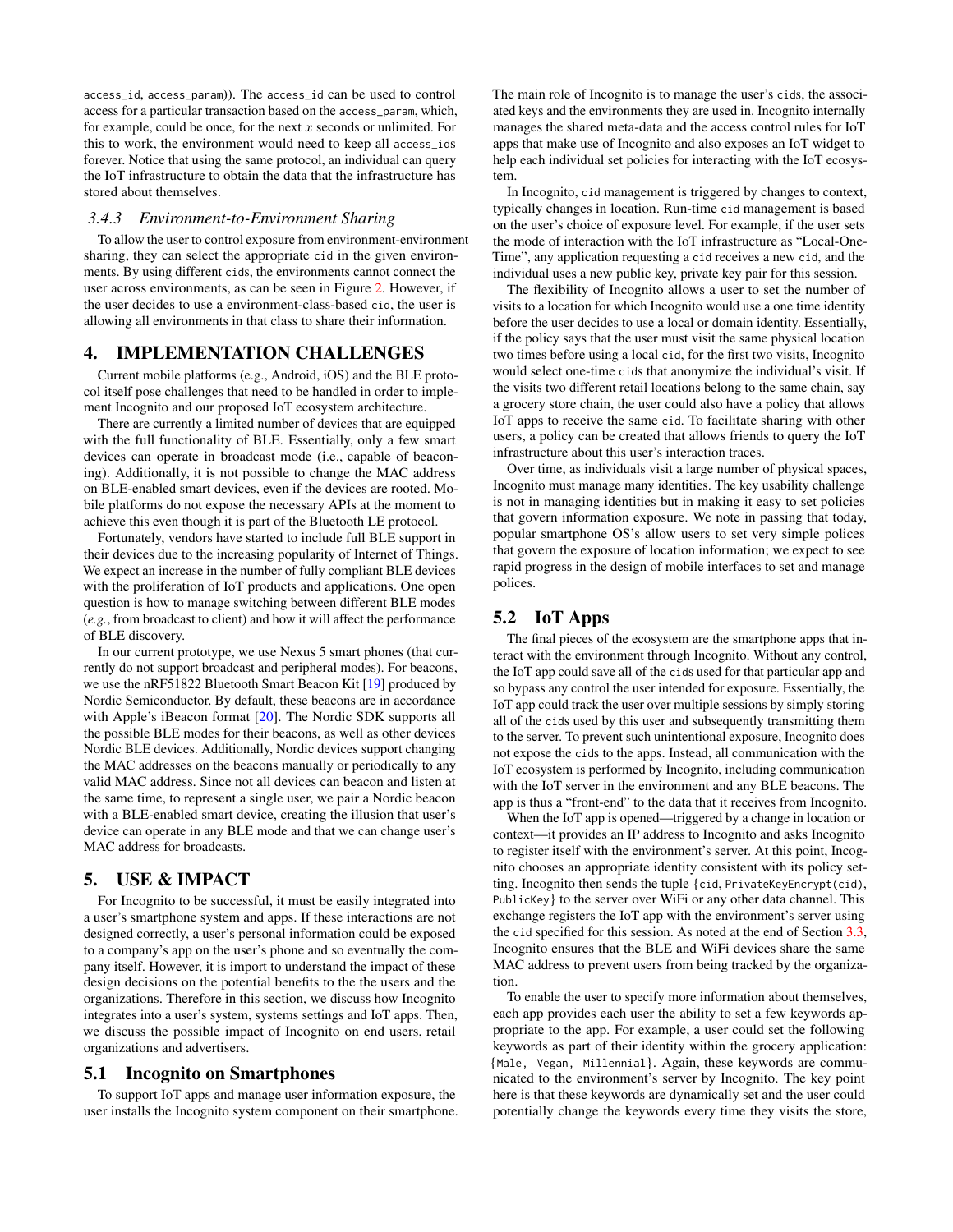

<span id="page-6-0"></span>Figure 3: Sharing pseudonyms with the IoT ecosystem. *User to environment*: User registers cid, encrypted cid and public key with the cloud. *User to user*: User can share cid and encrypted cid with other trusted users. *Environment to environment*: Different environments can share cids if a cid is created for a category of environments. Also, *User to environment querying*: Other users can query the cloud with cid and encrypted cid to retrieve their friend's experiences.

thus altering their persona. If the user maintains the same cid, the organization will develop a more detailed view of this person, since it will aggregate information across visits.

To explain this further, consider how two IoT apps— one for a grocery store (e.g. WholeFoods, an U.S. grocery chain) and one for travel (say the official tourist application from Paris)—on the user's smartphone interact with the policies set in Incognito. In the grocery store scenario, besides having the familiar functionality to search, see product recommendations and browse for products, IoT apps supported by Incognito will be able to provide richer, interactive shopping experiences. In particular, IoT apps will enable more natural text query scenarios: "What is popular with women?"; "What did people who are vegan buy?" This combination of IoT apps and Incognito will also be able to provide social recommendations products or services from people similar to the user, either in terms of the keywords exposed by these people or in terms of their behavioral similarity (the aisles they browse, the specific categories of products or services in which they show interest). In the tourist scenario, we can also envision a rich, immersive experience with an IoT ecosystem. For example, besides providing recommendations, a user could ask questions such as: "Where does a person from the U.S. with a \$50 dinner budget eat?"; "Where do people with my tastes in fashion shop?" If one is willing to accept that the infrastructure stores data for long periods of time, one could ask when at the Louvre: "What did my parents spend time watching at the Louvre?", assuming that the person asking the question has obtained the appropriate {cid, PrivateKeyEncrypt(cid)} pair for their parents. In all of these scenarios, the app passes the query, or the request for recommendations, to Incognito to communicate with the server and subsequently receive the data, perhaps in the form of XML, to render in the application.

It may be tempting to simply use familiar data mining algorithms [\[21,](#page-7-20) [22\]](#page-7-21) or community discovery algorithms such as [\[23\]](#page-7-22) at the infrastructure to answer these questions. However, resolving these questions within our dynamic identity framework is challenging. First, individuals can easily change their cid, de-linking current behavioral data from prior data. The temporal variation in the privacy settings of people frequenting a location influences the quality of the recommendations. Second, depending upon the policy settings in Incognito, it is possible that the behavioral data available is specific to this location only, precluding the possibility of aggregating behavioral data across the IoT ecosystem. While cids reduce the amount of data to be analyzed at a location, this reduction comes at the cost of weaker, less specific recommendations.

### 5.3 Impact

Incognito has impact on end users as well as organizations that maintain IoT infrastructures. Our main claim about Incognito is that it levels the playing field between users who seek sophisticated retail and physical space experiences and organizations that track "digital foot-traffic" to provide services and recommendations to their customers. It does so through user-managed identities, leaving the control of the choice of identity, as well as the level of exposure, in the hands of the user. Importantly, from a system's standpoint, since Incognito works well within the BLE specification, it should be straightforward to implement as soon as more BLE devices implement the full BLE protocol and subsequently expose it via an api.

From an individual's perspective, Incognito brings with it a sense of control over their data. The most significant impact is on one's sense of privacy. Not only can they interact anonymously with any given IoT infrastructure, but also, in case an organization running the IoT infrastructure with whom they have used a persistent identity is not providing useful experiences, they can easily change their identity. Incognito also makes it simple to manage a user's identity through context-triggered policies. Furthermore, a user can determine what any IoT infrastructure has gathered about them as well as behavioral information, as well as share their information with trusted friends. Finally, there is a sense of security through the use of well-understood and highly scrutinized public key infrastructures.

From an IoT organization's perspective, while at first blush there appears to be a loss of "control," there are three important benefits to using Incognito. First, for a brand that provides high-quality retail experiences, their customers will trust the brand and be willing to share more information about themselves. Thus, such brands will not only develop better marketing strategies, but also develop better products for their customers. Second, allowing individuals to control their information exposure levels the playing field amongst different retail organizations. Rather than investing in a costly "information race" with other retail organizations to know as much as possible about the